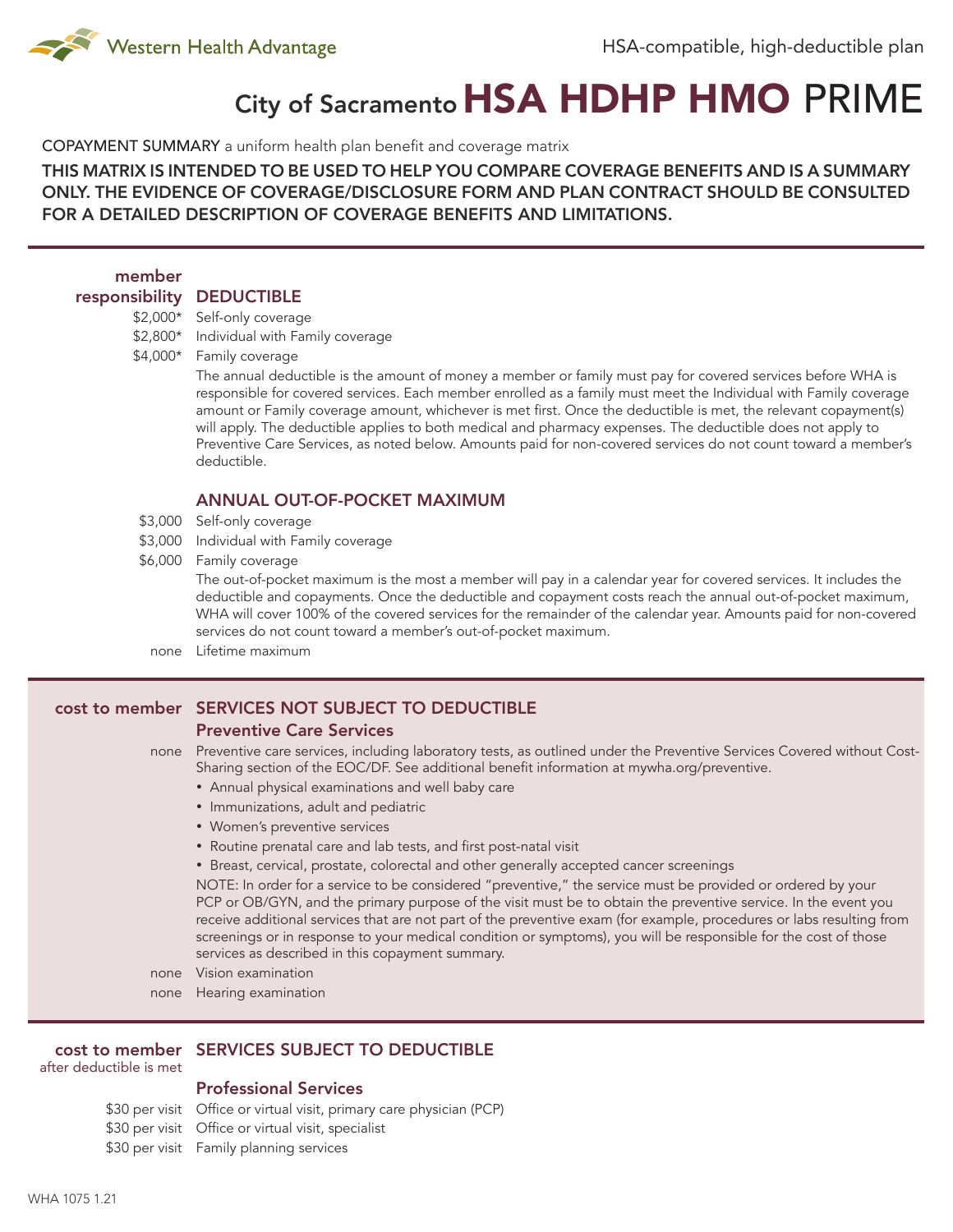

## cost to member SERVICES SUBJECT TO DEDUCTIBLE

after deductible is met

## Outpatient Services

| Outpatient surgery                                                  |
|---------------------------------------------------------------------|
| \$30 per visit • Performed in office setting                        |
| \$150 per visit • Performed in facility - facility fees             |
| none • Performed in facility — professional services                |
| none Dialysis, chemotherapy, infusion therapy and radiation therapy |
| \$10 per visit Laboratory tests, X-ray and diagnostic imaging       |
| \$50 per visit Imaging (CT/PET scans and MRIs)                      |
| \$5 per visit Therapeutic injections, including allergy shots       |
|                                                                     |

### Hospitalization Services

- \$250 per admission Facility fees semi-private room and board and hospital services for acute care or intensive care, including:
	- Newborn delivery (private room when determined medically necessary by a participating provider)
	- Use of operating and recovery room, anesthesia, inpatient drugs, X-ray, laboratory, radiation therapy, blood transfusion services, rehabilitative services, and nursery care for newborn babies
	- none Professional inpatient services, including physician, surgeon, anesthesiologist and consultant services

#### Urgent and Emergency Services

Outpatient care to treat an injury or sudden onset of an acute illness within or outside the WHA Service Area

- \$30 per visit Physician's office or virtual visit
- \$30 per visit Urgent care virtual visit
- \$30 per visit Urgent care center
- \$100 per visit Emergency room facility fees (waived if admitted)
	- none Emergency room professional services
- \$100 per trip Ambulance service as medically necessary or in a life-threatening emergency (including 911)

#### Prescription Coverage

Walk-in pharmacy (30-day supply)

- \$10 Tier 1 Preferred generic and certain preferred brand name medication
- \$30 Tier 2 Preferred brand name and certain non-preferred generic medication<sup>1</sup>
- \$50 Tier 3 Non-preferred (generic or brand) medication<sup>1</sup>

Mail order (up to 90-day supply)

- \$20 Tier 1 Preferred generic and certain preferred brand name medication
- \$60 Tier 2 Preferred brand name and certain non-preferred generic medication<sup>1</sup>
- \$100 Tier 3 Non-preferred (generic or brand) medication<sup>1</sup>

#### Other Prescription Coverage

- 10%\* Home self-injectable medication, up to \$100 maximum per 30-day supply
- 50%\* Erectile Dysfunction medication<sup>1</sup> , up to \$250 maximum per 30-day supply
- none Aspirin, folic acid (including in prenatal vitamins), fluoride for preschool age children, tobacco cessation medication and women's contraceptives; generic required if available

Members will pay the lesser of the applicable copayment, the actual cost, or the retail price of the prescription. Non-injectable specialty medication may be classified on Tiers 1-3. Regardless of tier, all specialty medications are limited to a 30-day supply.

1 Regardless of medical necessity or generic availability, the member will be responsible for the applicable copayment when a Tier 2 or Tier 3 medication is dispensed. If a Tier 1 medication is available and the member elects to receive a Tier 2 or Tier 3 medication without medical indication from the prescribing physician, the member will be responsible for the difference in cost between the Tier 1 and the purchased medication in addition to the Tier 1 copayment.\*\*